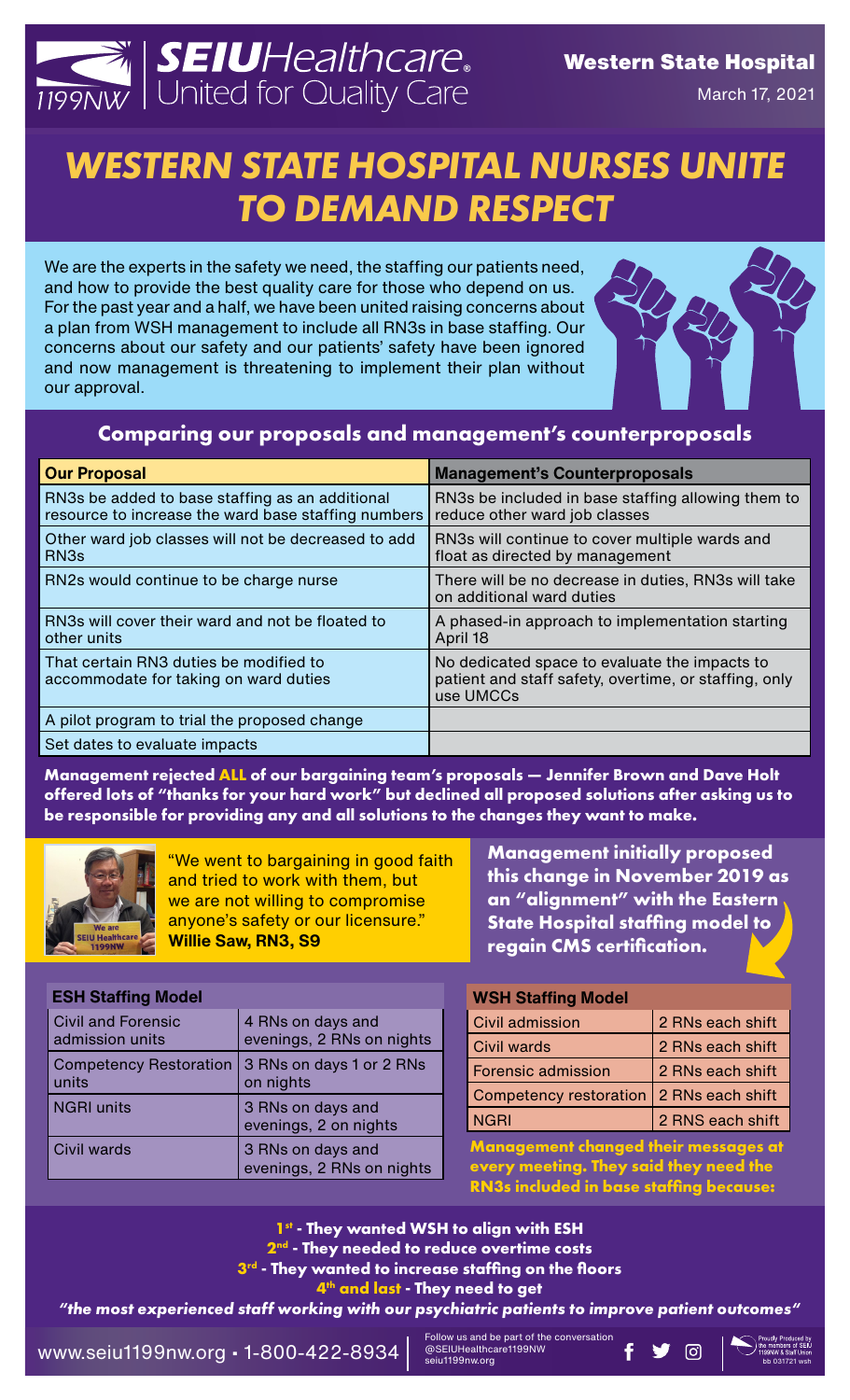

"We need clear communication from management so that we are all on the same page when we are implementing such a large and complicated change in our staffing mode. We need them to comprehend that patient safety needs at WSH are at stake. We need to take action to prevent more people from being hurt" **Paul Singh, On-Call RN3**

### They said they would not fill any RN3 vacancies until SEIU nurses agreed to the proposed change. **They even threatened to demote some RN3s to RN2s if we didn't agree.**

**Then they said they could not hire RN3s because the statewide hiring freeze did not allow them to hire. Then they said they were attempting to get permission to hire RN3s to fill vacancies but had been denied. Now they say they will hire non perm RN3s and hire permanent RN3s once the plan is fully implemented in June.**

"Since our RN3 permanent down deployment negotiations and during the COVID pandemic, management has refused to hire any RN3s to fill vacancies. Management is holding these positions hostage until we agree to their demand to have the RN3s charge their wards and supervise it at the same time. We have offered reasonable alternative solutions and formed a work group with management. We are at an impasse. We as nurses know what we need. We need to stand together for the safety of our patients and staff. We need management to recognize our value as more than just a number in their staffing model." **Paula Manalo, RN3 Float, East Campus**





"RN3s have been voluntarily down deploying themselves for nearly a year and we have seen no noticeable impact on safety, overtime, or burnout. Staff that verbalize any concerns are ignored, dismissed, or end up getting reassigned for months while they investigate minor complaints. Management actions are directly responsible for the lack of adequate staffing on the floor. We asked them to recognize burnout and fatigue as an issue years ago and they refused to discuss our concerns. We need to stand together to make them evaluate the reasons staff aren't available on the floors." **Sharon Bethard, RN3 Float, Central Campus**

# *WE ASKED THEM TO LOOK AT THE BIG PICTURE — IMPACTS TO STAFF AND PATIENT SAFETY MATTER*

"Our leadership here at WSH have made changes with similar goals if we look back to the changes that were implemented to reduce overtime and improve staffing, such as the leveling and with the HART implementation — these did not improve staffing, safety, or decreased overtime at all. In addition, it only created massive overtime and short staffing. Now instead of revisiting the Leveling and HART to make any changes or modification for improvements, which we have numerously requested during our work group meetings, they continued to decline. Our hospital leadership are moving to making yet another poorly thought-out plan AND they have stated their intention to move forward with including RN3s in base staffing even if it proves not to be effective. Furthermore, they have refused to meet us halfway and listen to our inputs. We would like nothing else but to partner up with our leadership to make improvements within staffing, safety and decreasing overtime. However, we need to work together and come to a mutual agreement."



[ପ]

bb 031721 wsh

**Marivic Dellinger, RN3, F6**

www.seiu1199nw.org • 1-800-422-8934

Follow us and be part of the conversation @SEIUHealthcare1199NW seiu1199nw.org